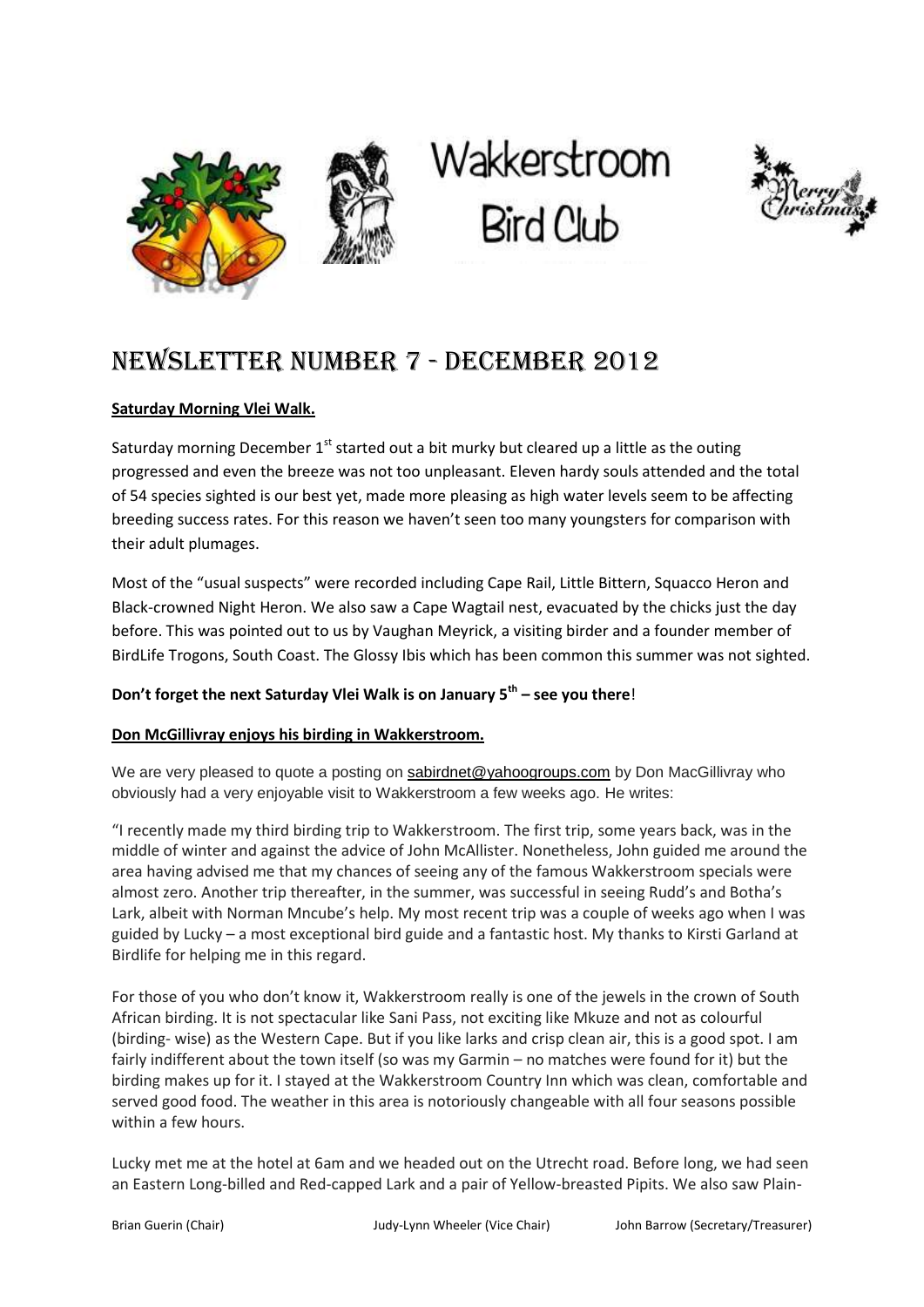backed and African Pipits. We drove onwards to Dirkiesdorp which was the highlight of my trip. We saw Bush Blackcap, Malachite Sunbird and four Barrow's Korhaan. One of these was at a distance while the other three were really close. On our return to Wakkerstroom we saw a Denham's Bustard and a couple of White-winged Terns. Rudd's Lark was easily found near Fickland's pan. A large field nearer to Amersfoort was good for larks - Spike-heeled, Botha's. We didn't see Pink-billed lark though they occur here. It was also good to see all four of the SA ibises in one day. We only saw a single Blue Korhaan all day, perhaps as we only started looking for them once we had seen all the other specials and by which time it was getting hot. Another birding group also staying at the hotel had seen lots of them. I spent some time in the late afternoon birding around and about the wetland and saw SA Cliff Swallows, lots of weavers and widows, a Marsh Harrier and a Little Bittern. On my previous trips to Wakkerstroom I had seen African Rock Pipit and Ground Woodpecker but I didn't go searching for them this time.

In summary, if you haven't been to Wakkerstroom before, it is time to make the trip. The birding is excellent, providing the weather is good. Also, hire a local bird guide; you won't regret it"

#### **Interesting Local Sightings**

Wattled Cranes –2 birds reported by a number of people on the field opposite the first turnoff to



Volksrust, Warwick Tarboton ref C1, a nice sighting so close to Wakkerstroom." – Brian Guerin

This will be the Bird of The Month in Newsletter Number 8, learn more about this special bird written from Bigmac's guiding experiences.

We've asked before, but a reminder doesn't hurt! If you've seen any unusual or interesting birds, we'd love to hear from you. We'd need the name, date, time and place of sighting and the real McCoy would be a photo of the bird.

Please e-mail John Barrow at dajohn.barrow@gmail.com

#### **Hides**

As we all remember, the Flufftail Hide was completely burned down during the August Vlei fire. The Hide was insured, and the appropriate Claim was submitted which was unfortunately repudiated, due to a technicality. A separate claim has now been submitted to Eskom as the fire had occurred due to a flashover on the main supply line to Wakkerstroom. Let's hope that Eskom is more sympathetic.

The Iain Drummond Hide is in the last phase of repairs and should be open to the birding public shortly

#### **Our Christmas Social**

On Monday, 10 December 2012 we held a successful Sherry and Snacks Christmas function at Birdlife SA premises About 25 people attended despite the inclement weather and Brian Guerin gave a short address reviewing the year's progress and highlighted some proposed plans for the future.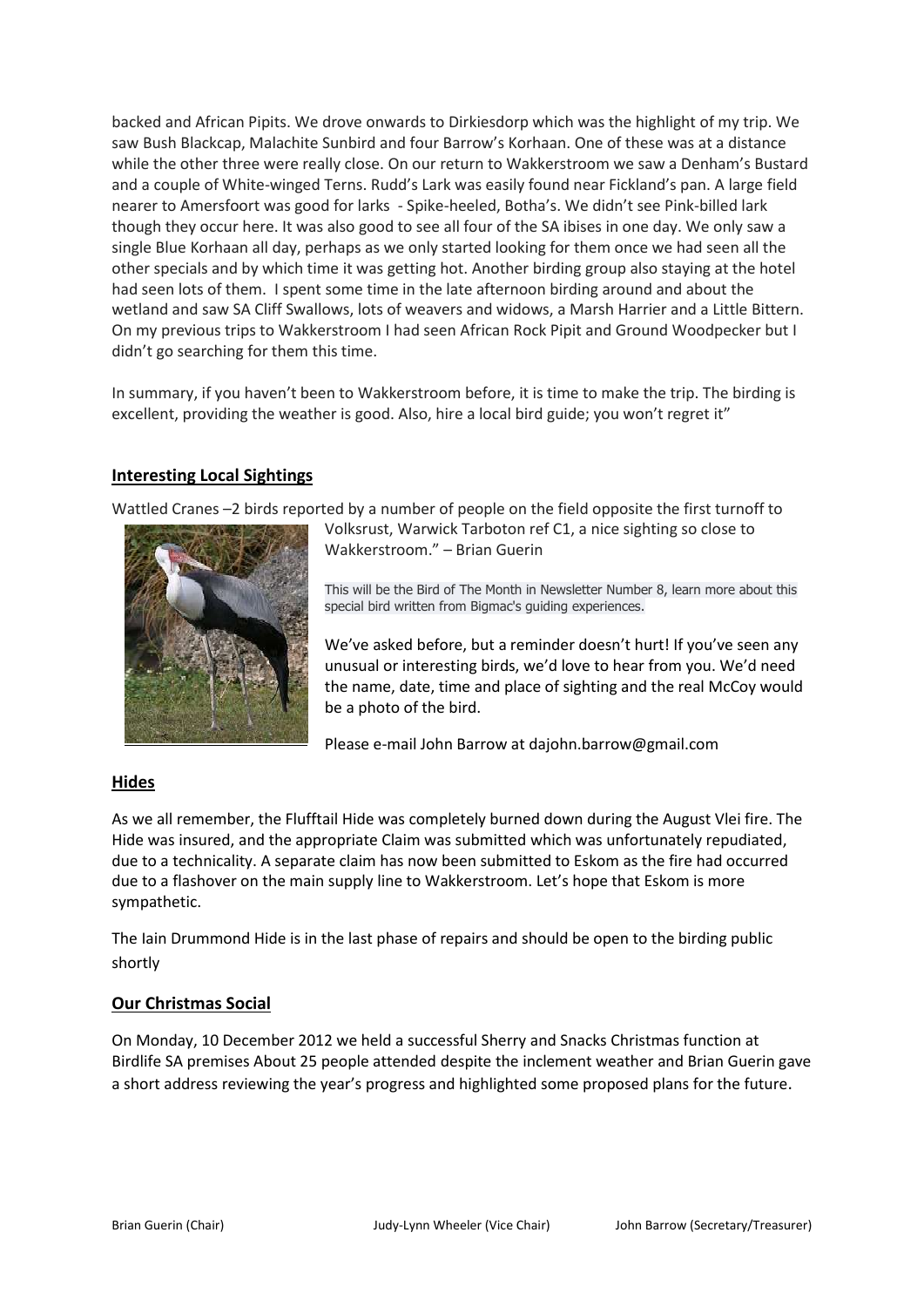## **Future Activities to Diarise.**

**Saturday 5th January – Monthly Vlei Walk.** Meet on Amersfoort Road bridge from 07h00. Our regular meeting is always held on the  $1<sup>st</sup>$  Saturday of each month.

**Wednesday 9th January - Talk by DR Charmaine Uys** from BLSA. "The Future Plans for the Conservation of Wakkerstroom Grasslands" 17h30 for 18h00 at BirdLife Center, Wakkerstroom. This is an important and interesting talk. Not to be missed.

**Saturday January 26th – CAR Count** – Details will be provided separately by Judy Wheeler in due course. CAR = Co-ordinated Avifaunal Roadcount, a National Project organized by the Animal Demography Unit, University of Cape Town.

**Tuesday January 29th – Amur Falcon roost,** Volksrust, meet at Wakkerstroom Library at 17h30.

**Saturday 2nd February – Monthly Vlei Walk** Meet on Amersfoort Road bridge from 07h00.

**Tuesday February 12th – Visit to Klaus Devenish's farm** for birds and flowers, meet at Wakkerstroom Library at 07h00, bring refreshments.

**Wednesday 20th February – Talk by Andre Steenkamp. "Snakes"** At BirdLife Centre 17h30 for 18h00. A good opportunity to learn more about our indigenous snakes!

## **Wakkerstroom Bird Club facebook page**

Our facebook page is proving popular. If you are on facebook and haven't as yet "liked" it, then please do so and encourage your friends to do so as well. In this modern day and age, more and more communications are being made by social media sites and millions of people are now using them. The Wakkerstroom Natural Heritage Association has a facebook page and the Wakkerstroom Tourism Association has a website (www.wakkerstroom.co.za). Our material is available on both.

#### **Mini Poster Progress Report**

In our last Newsletter we announced the plan to design and produce Mini A4 Interpretative Posters to be placed in each of Wakkerstroom's Bird Hides. We are pleased to report that the posters for the Crane Hide and the Iain Drummond Hide have been completed and it is our intention that the Beck and WOW Hide posters will be finished and installed early in the New Year.



Brian Guerin, WBC Chairman shows Beverly Thorne one of the posters. He commented, "I'm sure the posters will make a visit to the Hides much more enjoyable and informative, our hope is that visitors will come away having been able to identify the birds they will have seen".